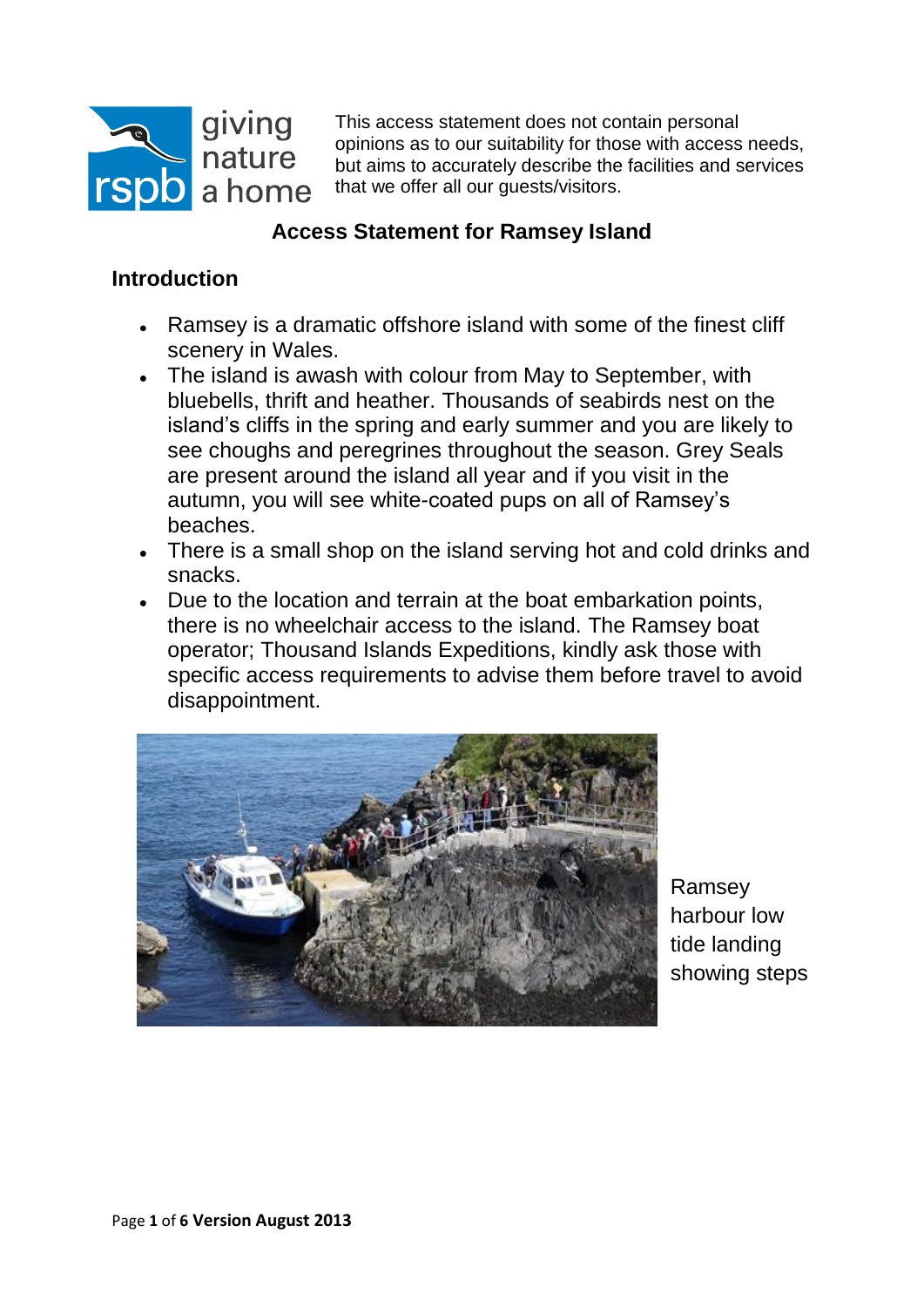# **Pre Arrival**

- The site is only accessible by boat from St Justinian's lifeboat station (2 miles/3 km from St. David's).
- The nearest railway stations are at Fishguard (15 miles/23 km) or Haverfordwest (16 miles/26 km). Local bus services to St David's run from both of these.
- Clear print site leaflet available.
- Site access is from 1 April or Easter (whichever is earlier) to 31 October from 10 am - 4 pm.
- Spaces on the boat are limited and we strongly recommend that you book your place with Thousand Islands Expeditions in advance.
- Boats cross to the island daily at 10am and 12pm returning at 12pm and 4pm.
- Sailings are weather dependant and can be cancelled at short notice if sea conditions become unsuitable.
- The return boat crossing with Thousand Islands Expeditions is £11 for adults and £5.50 for children. RSPB landing fees (payable in addition to the boat fee) are non-member adults £4, children and concessions £2. RSPB members, children under 5 and carers land for free.
- All fees are payable in advance at the Thousand Islands boat office in St David's.
- Registered assistance dogs are welcome.

#### **Car Parking Facilities and Arrival**

- Pay and Display parking is available at Oriel Y Parc Tourist Information centre in St David's (approximately 2 miles/3 km from St Justinian's) where there is a lit car park with level, even tarmac and disabled toilets.
- You can then walk, cycle or take a shuttle bus from St David's. The Celtic Coaster Shuttle bus departs daily between April and September from Oriel Y Parc car park. The first bus leaves at 9am and then on the hour thereafter. The frequency of the shuttle bus service increases to one every 15 minutes during the school summer holidays. This bus service will drop you at the top of the lifeboat station in St Justinian's.
- Alternatively, there is a pay and display car park at St Justinian's. There is a parking charge of £3/ day.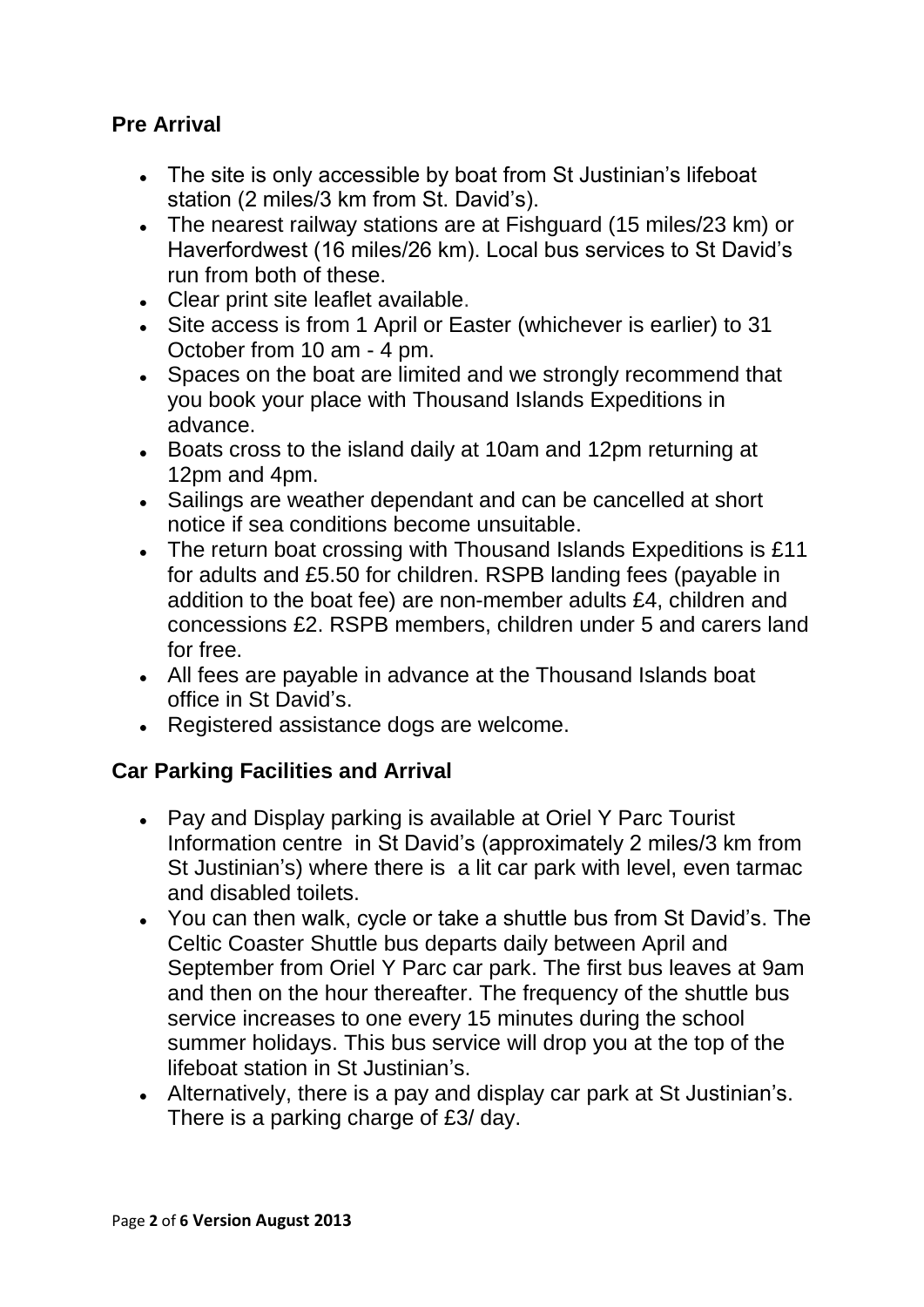- Due to the narrow country lanes between St David's and St Justinian's and the limited parking, we would encourage use of public transport wherever possible.
- There is one Blue Badge parking space in the off-road lay-by at the lifeboat station in St Justinian's.
- The boat departure point is down a large flight of concrete steps with handrails to the base of the cliff, up a steep flight of steps with handrails to the top of the lifeboat station and then across and down the lifeboat station slipway. There are 10 metal and concrete steps from the boat onto Ramsey Island.

## **Visitor Centre**

- The visitor reception area is in the harbour, with the shop and toilets located separately, a 5 minute walk on an uphill track.
- Binoculars are available to hire.
- Staff and volunteers are on hand to give any advice and assistance.
- There is some clear print information displayed on the walls, and information available about events (e.g. length and terrain of walks, suitability for different ages).

#### **Nature Trails**

- There is one circular trail which will take you to all the different parts of the reserve.
- This route is 3.5 miles (5.6 km) in length and climbs to 140 m above sea-level at its highest point.
- The trail is rocky, uneven and burrowed in places. Walking boots with ankle support are recommended. Care is required at all times, especially with small children.
- It is usually possible to split the full circuit into two loops for those who prefer a shorter walk.
- Benches provided at the shop, but there are none on the trail.
- Clear print information leaflet with map and large print information boards available.
- Staff and volunteers on hand at the harbour to help you get the most out of your visit.
- Ramsey is a working farm and the trail passes through areas where livestock (sheep, cattle and ponies) will be grazing and sheepdogs working. There are several gates but no stiles.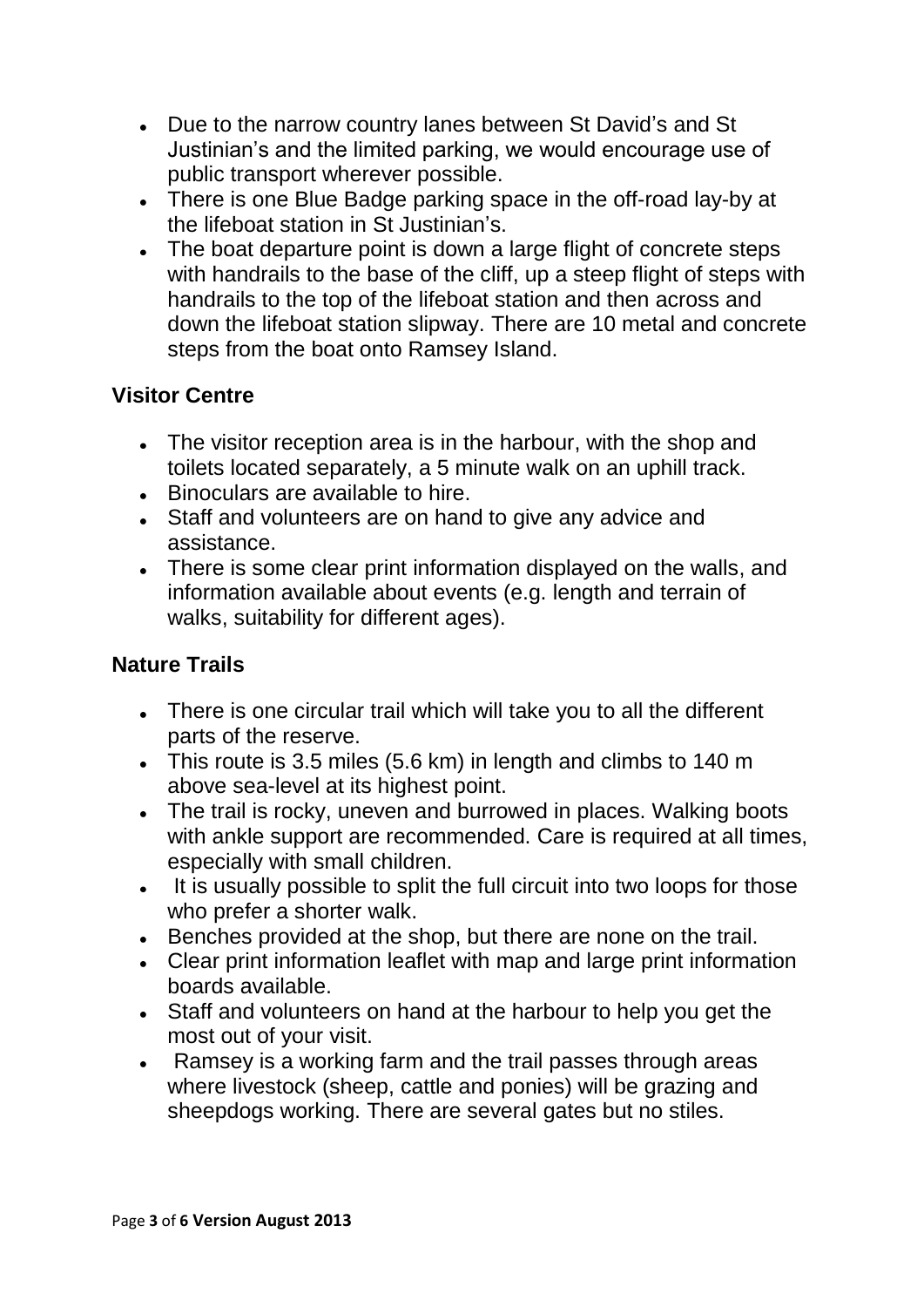

Nature trail

### **Viewing Facilities**

There are no hides or screens on the reserve. The only shelter is around the harbour area, so warm and waterproof clothing is essential at all times in case of a change in weather conditions.

## **Public Toilets**

- Toilets are available on the island and are a 5-minute uphill walk from the harbour.
- These are 'composting' toilets requiring a 'long-drop' to function. Therefore, the toilet cubicles are located on the first floor, with access by a flight of 20 wooden steps.
- No water, so hand sanitiser provided.
- There are no alarm systems in the toilets.
- Only natural daylight.
- The floor is wooden.
- There are no baby changing facilities or adapted toilets on the island. There are 6 RADAR toilets in St David's including the Oriel Y Parc Car Park in St David's. Staff at the Visitor Centre, Oriel y Parc, St David's, will be able to offer advice. Baby changing is also available in St David's.

#### **Catering**

A small selection of hot drinks, cold drinks and snacks, are available from staff and volunteers at the shop, which is situated a 5 minute walk on an uphill track from the harbour. No sandwiches are available so it is advisable to bring a picnic if staying all day.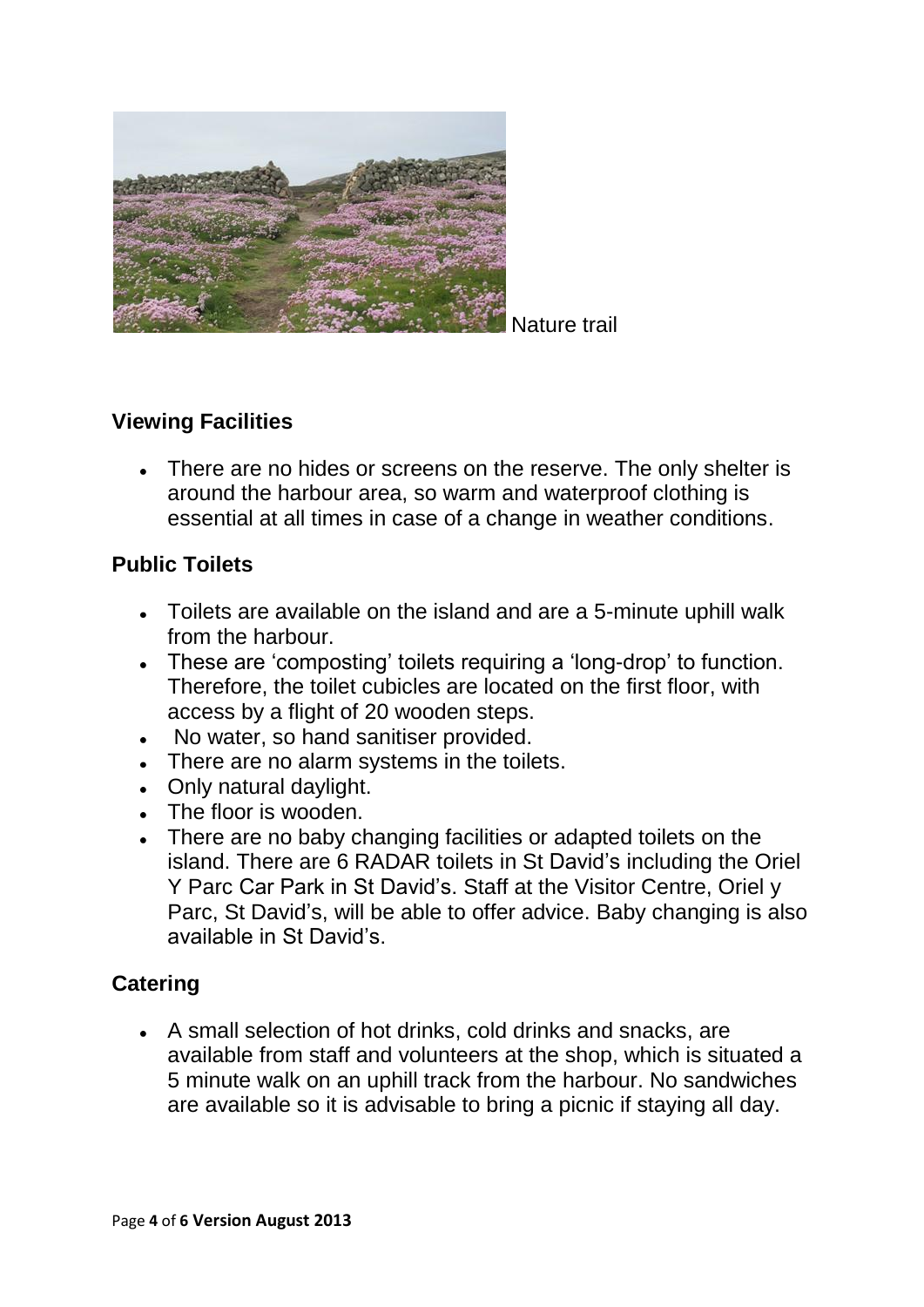### **Shop**

- The shop is a 5 minute walk on an uphill track from the harbour.
- The shop is accessed via one small down step, and is entered through a door of 72 cm width.
- The area is lit by ceiling lights.
- All displays are at eye level.
- The floor is concrete.

### **Picnic Area**

- There is 1 picnic area with12 assorted benches. It is situated next to the shop.
- Visitors are welcome to bring their own food and drink. For the continued wellbeing of our wonderful seabirds, we politely ask to ensure that your picnic is packaged securely to keep Ramsey Island rat and mouse free. A sealed rucksack is better than a plastic bag.



Picnic area and shop

# **Contact Information**

- Address: Ramsey Island, St David's, Pembrokeshire, [SA62 6PY](http://maps.google.co.uk/maps?q=sa626py)
- [E-mail: ramsey.island@rspb.org.uk](mailto:E-mail:%20ramsey@rspb.org.uk)
- [Telephone:](mailto:E-mail:%20ramsey@rspb.org.uk) 07836 535733
- Website: http://www.rspb.org.uk/reserves/guide/r/ramseyisland
- Grid reference: SM706237
- Hours of operation: Monday-Sunday: 10am-4pm
- Local public transport: http://st.davidsinfo.org.uk/coastal\_buses.htm